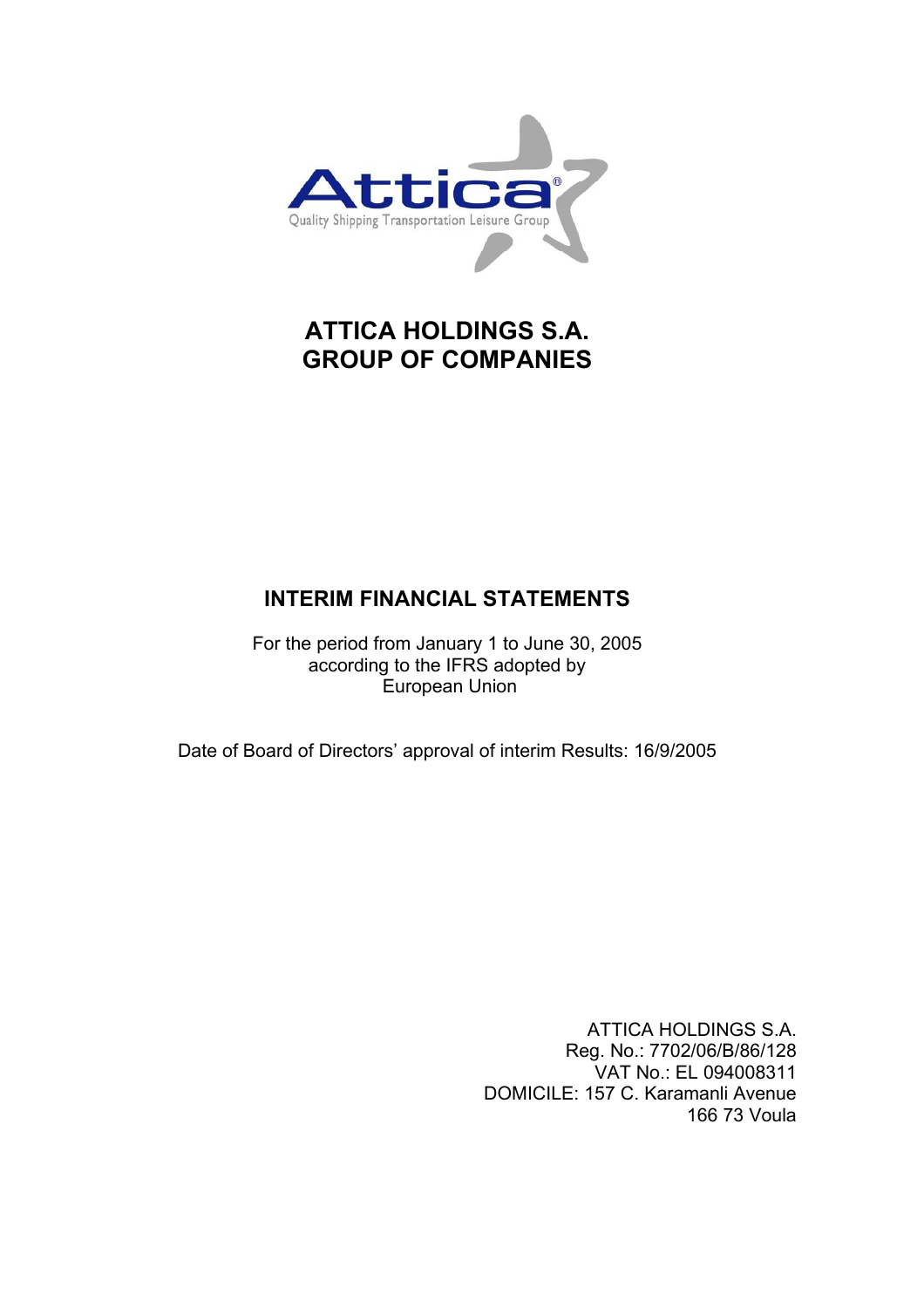

# **ATTICA HOLDINGS S.A.**

# **CONTENTS**

- 1. Auditor's Review Report
- 2. Income Statement for the period
- 3. Balance Sheet
- 4. Statement of Changes in Equity
- 5. Cash Flow Statement for the period
- 6. IFRS Adjustments in net equity
- 7. Segment information
- 8. Additional data and information
	- 8.1. Accounting principles used for the preparation of interim Financial **Statements**
	- 8.2. Consolidated companies and method of consolidation
	- 8.3. Accounting methods
	- 8.4. Tax unaudited years
	- 8.5. Existing liens and mortgages
	- 8.6. Pending litigation
	- 8.7. Number of employees
	- 8.8. Related parties transactions
	- 8.9. Contingent liabilities
- 9. Other information
	- 9.1. Company's shares
	- 9.2. Events after the balance sheet date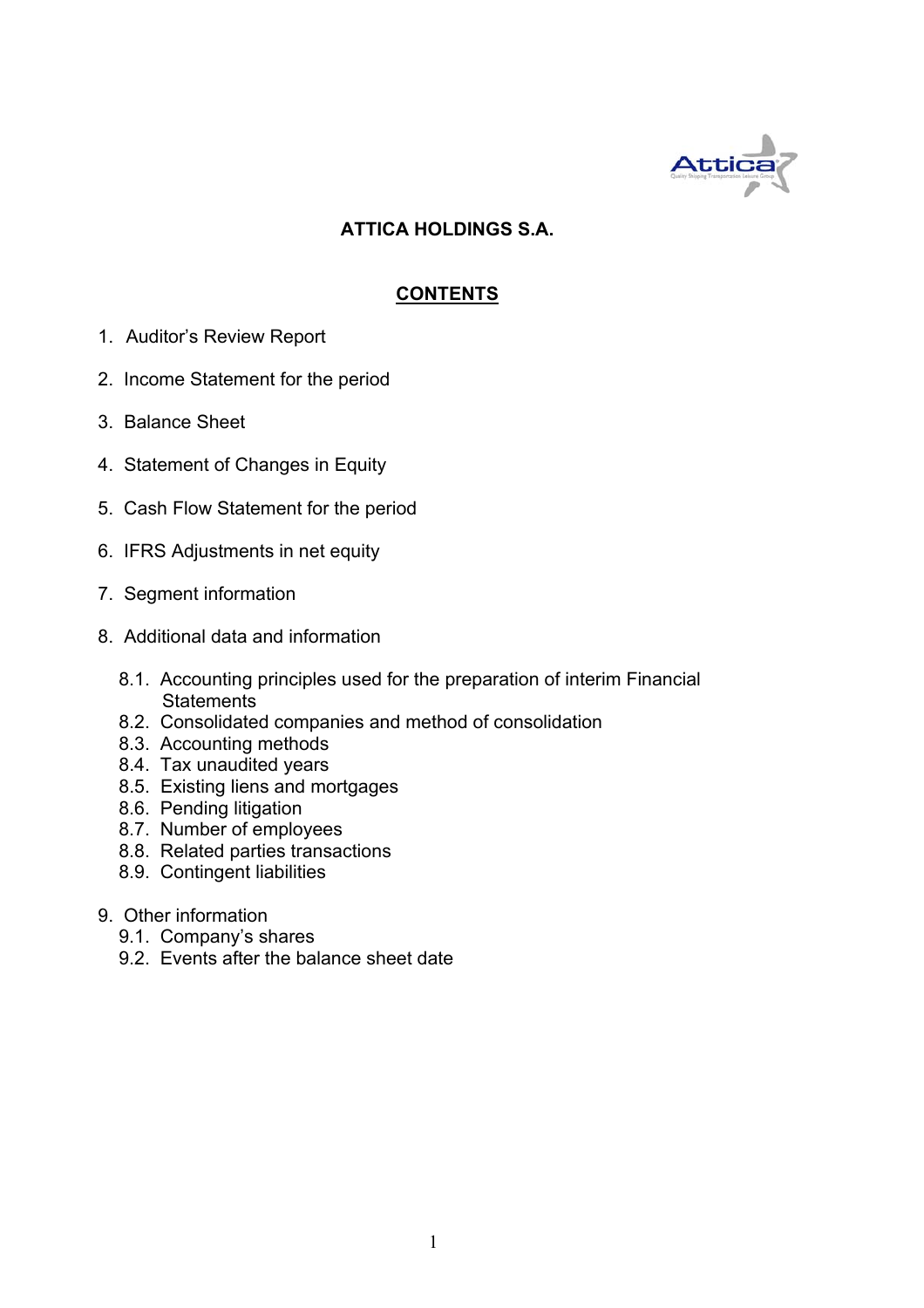# **REVIEW REPORT**

# **To the Shareholders of Attica Holdings SA**

We have reviewed the accompanying interim single and consolidated financial statements of ATTICA HOLDINGS SA as of and for the six-month period ended 30 June 2005. These interim consolidated financial statements are the responsibility of the Company's management.

We conducted our review in accordance with the International Review Engagement Standard as provided by the Greek Auditing standards. This Standard requires that we plan and perform the review to obtain moderate assurance as to whether the interim financial statements are free of material misstatement. A review is limited primarily to inquiries of company personnel and analytical procedures applied to financial data, and thus provides less assurance than an audit. We have not performed an audit and, accordingly, we do not express an audit opinion.

Based on our review, nothing has come to our attention that causes us to believe that the accompanying interim financial statements do not give a true and fair view in accordance with the International Financial Reporting Standards that have been adopted by the European Union.

> 19 September 2005 For DRM Stylianou SA (SOEL Reg. no: 104)

> > Athos Stylianou Certified Public Accountant SOEL Reg. no: 12311 Ethnikis Antistaseos 84 152 31 Halandri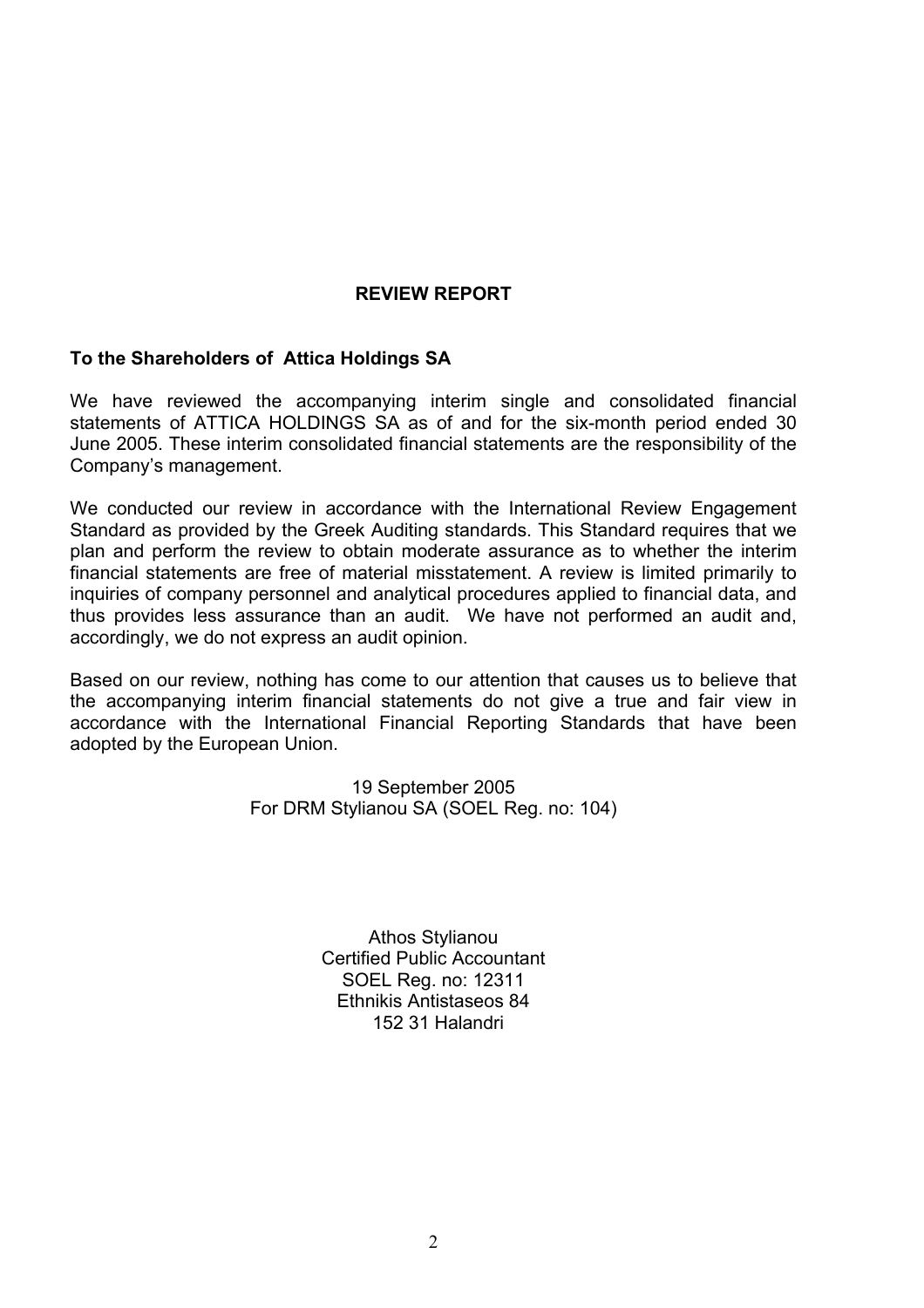

#### **2. INCOME STATEMENT FOR THE PERIOD 1/1-30/6/2005 and 1/4-30/6/2005**

(Amounts in thousand  $\epsilon$ )

|                                                                                   | <b>GROUP</b>      |                   |                    |                    |  |  |
|-----------------------------------------------------------------------------------|-------------------|-------------------|--------------------|--------------------|--|--|
|                                                                                   | 1/4-30/6/05       | 1/4-30/6/04       | 1/1-30/6/05        | 1/1-30/6/04        |  |  |
| Revenue                                                                           | 101.880           | 99.968            | 165.021            | 170.751            |  |  |
| <b>Cost of Sales</b>                                                              | (61.138)          | (58.313)          | (106.654)          | (107.439)          |  |  |
| <b>Gross Profit/(loss)</b>                                                        | 40.742            | 41.655            | 58.367             | 63.312             |  |  |
| <b>Other Operating Income</b>                                                     | 391               | 1.351             | 1.555              | 1.645              |  |  |
| <b>Administrative Expenses</b>                                                    | (6.921)           | (7.982)           | (12.310)           | (13.699)           |  |  |
| <b>Distribution expenses</b>                                                      | (9.707)           | (8.711)           | (14.586)           | (14.660)           |  |  |
| Profit/(loss) before taxes, investing and                                         |                   |                   |                    |                    |  |  |
| financial results, depreciation and amortization<br>Depreciation and amortization | 24.505<br>(9.389) | 26.313<br>(9.645) | 33.026<br>(18.762) | 36.598<br>(19.566) |  |  |
| Profit/(loss) before taxes, investing and                                         |                   |                   |                    |                    |  |  |
| financial results                                                                 | 15.116            | 16.668            | 14.264             | 17.032             |  |  |
| Financial income and expenses                                                     | (5.956)           | (8.844)           | (12.679)           | (17.054)           |  |  |
| Income/expense (net)<br>Income/expense (net) from sale of vessels                 | 364               | 129<br>931        | 2.043              | 870<br>5.902       |  |  |
| Profit/(loss) before taxes                                                        | 9.524             | 8.884             | 3.628              | 6.750              |  |  |
| Taxes                                                                             | (560)             | (111)             | (698)              | (318)              |  |  |
| Profit/(loss) after taxes                                                         | 8.964             | 8.773             | 2.930              | 6.432              |  |  |
| Attributable as follows:                                                          |                   |                   |                    |                    |  |  |
| Company shareholders                                                              | 6.133             | 7.765             | 2.342              | 7.319              |  |  |
| Minority Interest                                                                 | 2.831             | 1.008             | 588                | (887)              |  |  |
| Earnings Per Share - basic (in $\epsilon$ )                                       | 0,06              | 0,07              | 0,02               | 0,07               |  |  |

The Group operates in domestic market, in Adriatic Sea, in Baltic Sea and in North Sea. The passenger shipping sector is highly seasonal. Therefore Group's Revenues from passengers and private vehicles increase during the summer months and are relatively lower during the winter period, whether freight revenues show a relatively flat pattern throughout the year.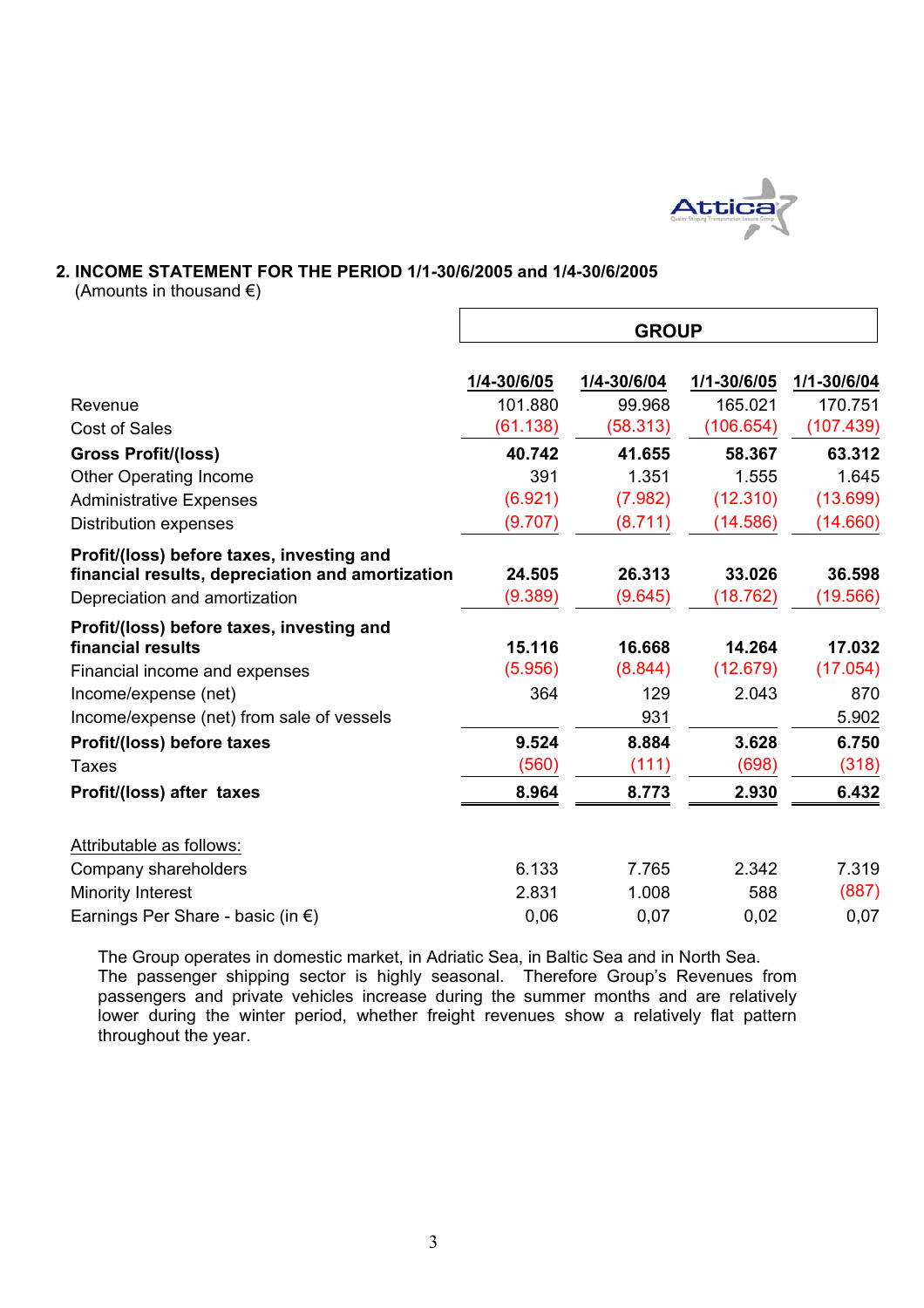

# **INCOME STATEMENT FOR THE PERIOD 1/1-30/6/2005 and 1/4-30/6/2005**

(Amounts in thousand  $\epsilon$ )

| <b>COMPANY</b>   |                       |                        |                        |  |  |  |
|------------------|-----------------------|------------------------|------------------------|--|--|--|
| 1/4-30/6/05      | 1/4-30/6/04           | 1/1-30/6/05            | 1/1-30/6/04            |  |  |  |
|                  |                       |                        |                        |  |  |  |
|                  |                       |                        |                        |  |  |  |
| $\boldsymbol{0}$ | $\mathbf 0$           | 0                      | $\mathbf 0$            |  |  |  |
|                  |                       |                        |                        |  |  |  |
| (206)            | (413)                 | (384)                  | (583)                  |  |  |  |
|                  |                       |                        |                        |  |  |  |
|                  |                       |                        |                        |  |  |  |
|                  |                       |                        |                        |  |  |  |
|                  |                       |                        | (583)                  |  |  |  |
|                  |                       |                        | (26)                   |  |  |  |
|                  |                       |                        | (609)                  |  |  |  |
| (509)            | (1.828)               | (916)                  | (3.657)                |  |  |  |
|                  |                       |                        |                        |  |  |  |
|                  |                       |                        |                        |  |  |  |
| (720)            | (2.255)               | (1.311)                | (4.266)                |  |  |  |
|                  |                       |                        |                        |  |  |  |
| (720)            | (2.255)               | (1.311)                | (4.266)                |  |  |  |
|                  |                       |                        |                        |  |  |  |
| (720)            | (2.255)               | (1.311)                | (4.266)                |  |  |  |
|                  |                       |                        |                        |  |  |  |
| (0,01)           | (0,02)                | (0,01)                 | (0,04)                 |  |  |  |
|                  | (206)<br>(5)<br>(211) | (413)<br>(14)<br>(427) | (384)<br>(11)<br>(395) |  |  |  |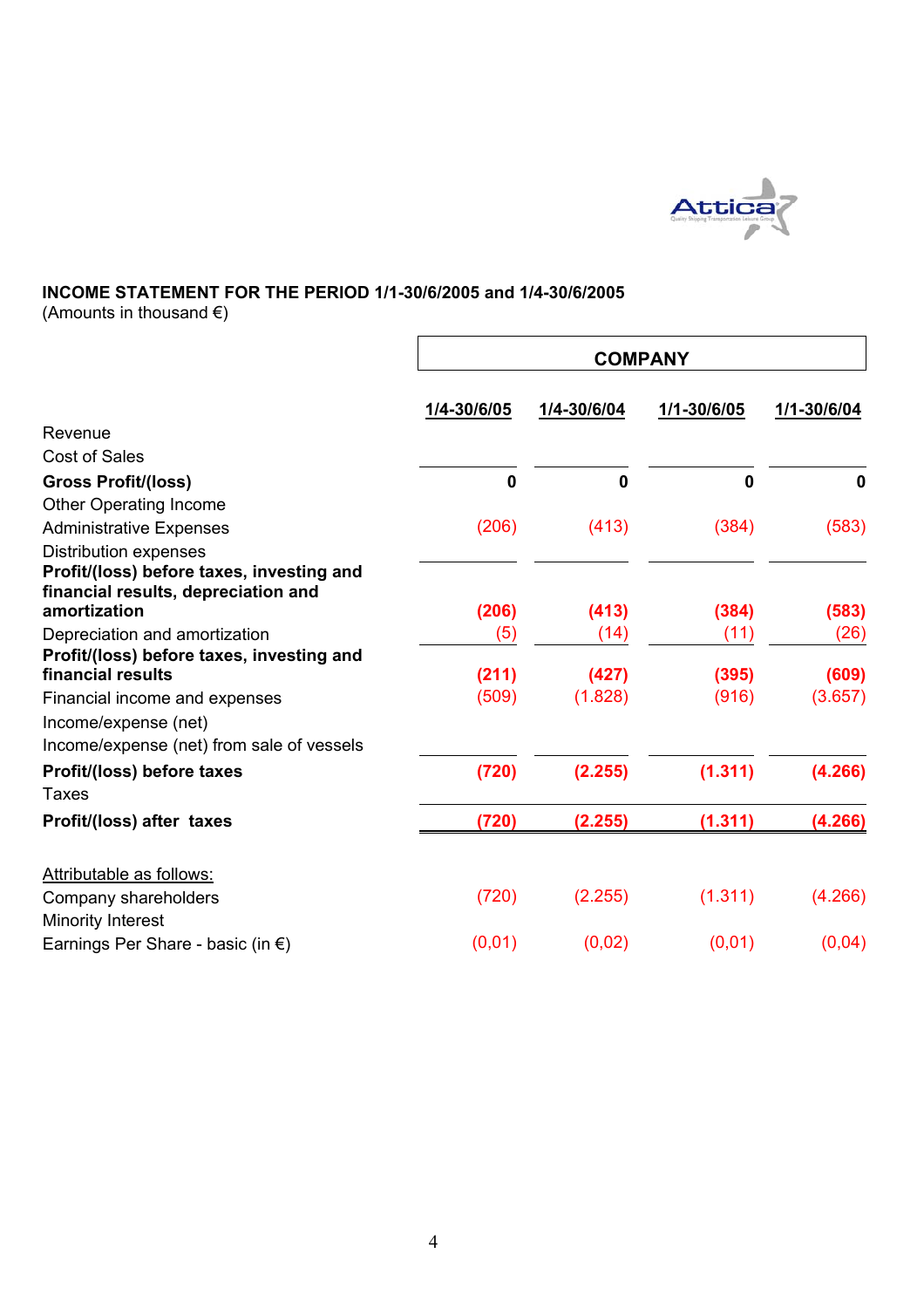

## **3. BALANCE SHEET**

(Amounts in thousand  $\epsilon$ )

| <b>GROUP</b>                               |            |            | <b>COMPANY</b> |            |  |
|--------------------------------------------|------------|------------|----------------|------------|--|
| <b>ASSETS</b>                              | 30/06/2005 | 31/12/2004 | 30/06/2005     | 31/12/2004 |  |
| <b>Non-current assets</b>                  |            |            |                |            |  |
| <b>Fixed assets</b>                        | 1.137.533  | 1.141.914  | 119            | 120        |  |
| Investments in subsidiaries and associates | 9          | 9          | 166.547        | 184.756    |  |
| Other investments                          | 38.806     |            | 38.806         |            |  |
| <b>Current assets</b>                      |            |            |                |            |  |
| Inventories                                | 3.941      | 3.222      |                |            |  |
| Trade receivables                          | 58.180     | 37.278     |                |            |  |
| Cash and cash equivalents                  | 84.440     | 143.008    | 1.120          | 22.181     |  |
| Other current assets                       | 40.948     | 35.975     | 2.300          | 33.389     |  |
| <b>Total assets</b>                        | 1.363.857  | 1.361.406  | 208.892        | 240.446    |  |
| <b>EQUITY AND LIABILITIES</b>              |            |            |                |            |  |
| Long-term borrowings                       | 741.240    | 725.182    | 25.000         | 25.000     |  |
| Other long-term liabilities                | 880        | 927        | 267            | 267        |  |
| Short-term borrowings                      | 75.988     | 118.742    | 9.931          | 39.931     |  |
| Other short-term liabilities               | 87.517     | 49.667     | 8.631          | 568        |  |
| Total liabilities (a)                      | 905.625    | 894.518    | 43.829         | 65.766     |  |
| Equity                                     | 363.560    | 372.804    | 165.063        | 174.680    |  |
| Minority interest                          | 94.672     | 94.084     |                |            |  |
| Total equity (b)                           | 458.232    | 466.888    | 165.063        | 174.680    |  |
| Total equity and liabilities $(a) + (b)$   | 1.363.857  | 1.361.406  | 208.892        | 240.446    |  |

#### 1. Investments in subsidiaries

During the first half of 2005, the Company participated in the increase of the share capital of 100% subsidiaries NORDIA MC and MARIN MC with an amount of approximately  $\epsilon$  4 million and  $\epsilon$  3.8 million respectively.

The above companies are ship owning companies of Ro-Ro vessels m/v Nordia and M/v Marin.

#### 2. Other investments

During the first half of 2005, the Company invested an amount of approximately  $\epsilon$  38.8 million for the participation in the share capital of the following companies :

|                  | Number of<br>shares | <b>Value</b>  |
|------------------|---------------------|---------------|
| Minoan Lines     | 7.456.900           | 24.35 million |
| Hellenic Seaways | 9.569.070           | 14.45 million |

The company holds the above shares as an investment.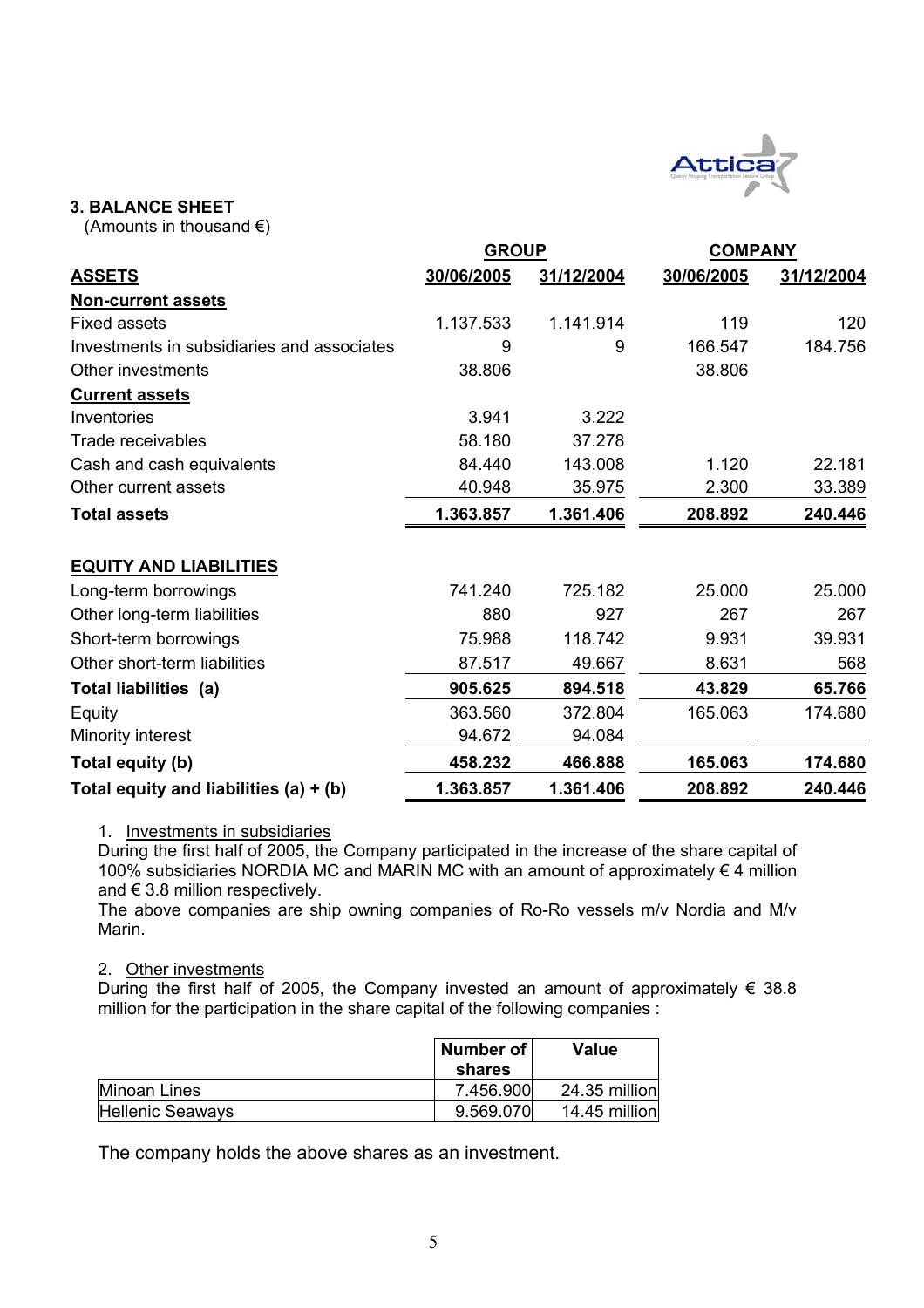

# **4. STATEMENT OF CHANGES IN EQUITY**

(Amounts in thousand  $\epsilon$ )

|                                                      | <b>GROUP</b> |            | <b>COMPANY</b> |            |
|------------------------------------------------------|--------------|------------|----------------|------------|
|                                                      | 30/06/2005   | 30/06/2004 | 30/06/2005     | 30/06/2004 |
| Net Equity Opening Balance(1.1.2005 and<br>1.1.2004) | 372.804      | 340.738    | 174.680        | 172.137    |
| Increase/decrease of share capital                   |              |            |                |            |
| Approved dividends for distribution                  | (11.559)     | (7.790)    | (8.334)        | (7.790)    |
| Net income charged directly to the equity            | (615)        |            | 28             |            |
| Profit/ (loss) for the period, after tax             | 2.930        | 6.432      | (1.311)        | (4.266)    |
| Purchase /(Sale) of treasury stock                   |              |            |                |            |
| <b>Net equity Closing Balance</b>                    | 363.560      | 339.380    | 165.063        | 160.081    |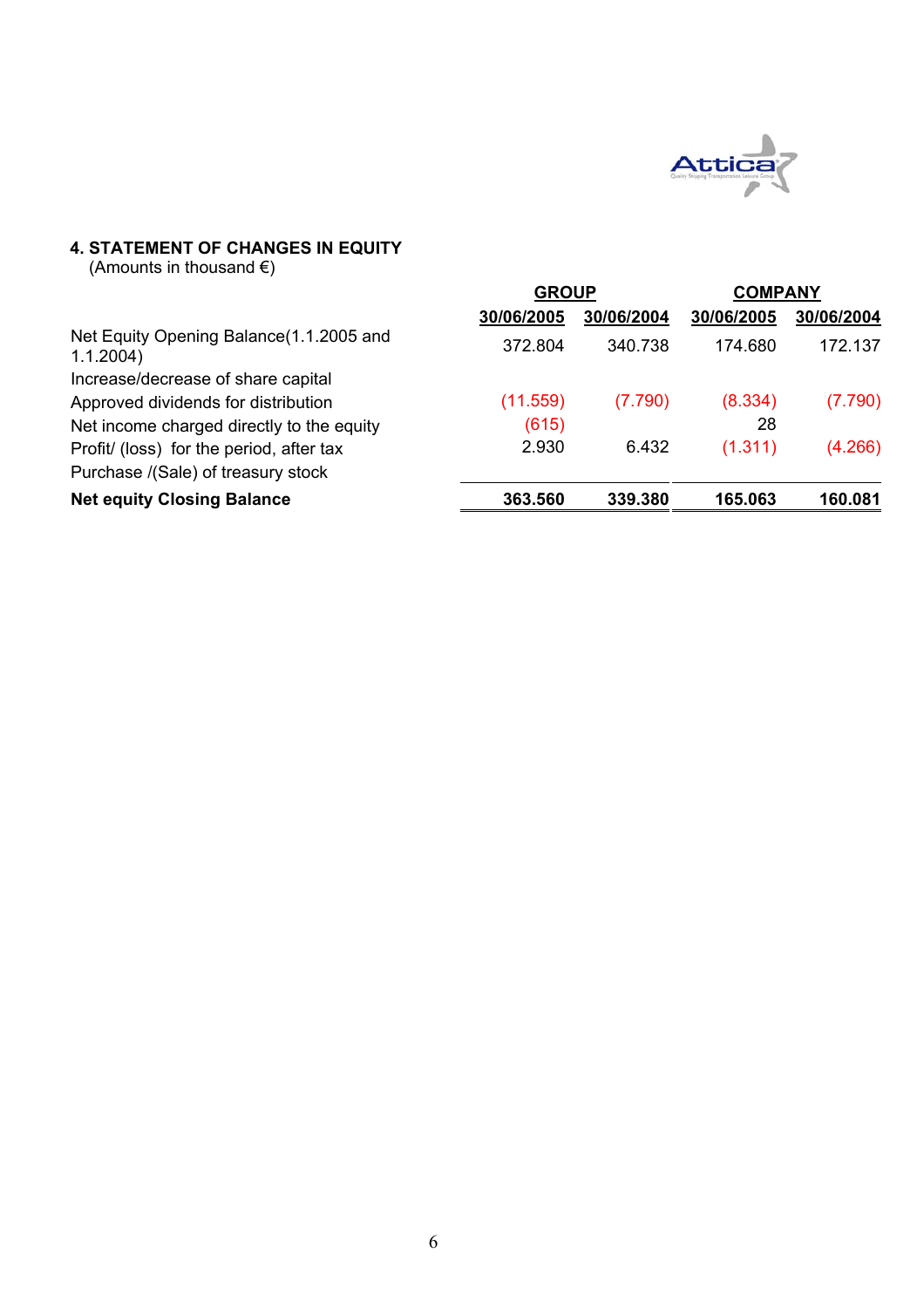

# **5. CASH FLOW STATEMENT**

(Amount in thousand €)

|                                                                       | <b>GROUP</b> |            | <b>COMPANY</b> |            |
|-----------------------------------------------------------------------|--------------|------------|----------------|------------|
|                                                                       | 30/06/2005   | 30/06/2004 | 30/06/2005     | 30/06/2004 |
| <b>Cash flow from Operating Activities</b>                            |              |            |                |            |
| Profit/(loss) before taxes                                            | 3.628        | 6.750      | (1.311)        | (4.266)    |
| <b>Adjustments for:</b>                                               |              |            |                |            |
| Depreciation                                                          | 18.762       | 19.566     | 11             | 26         |
| Provisions                                                            | (19)         | 792        |                | 6          |
| Foreign exchange differences                                          | (2.070)      | (37)       |                |            |
| Results (income, expenses, profit, loss) from investing<br>activities | (1.062)      | (9.581)    | (493)          | (1.234)    |
| Interest payable                                                      | 14.626       | 19.350     | 1.409          | 4.891      |
| <b>Adjustments for Working Capital changes:</b>                       |              |            |                |            |
| Decrease/(increase) in Inventories                                    | (719)        | 405        |                |            |
| Decrease/(increase) in Receivables                                    | (8.397)      | 1.434      | 1.117          | 268        |
| (Decrease)/increase in Payables (except banks)                        | 13.576       | 3.641      | (272)          | (49)       |
| Less:                                                                 |              |            |                |            |
| <b>Interest Paid</b>                                                  | (19.932)     | (15.820)   | (1.414)        | (1.296)    |
| Tax paid                                                              | (418)        | (96)       |                |            |
| <b>Operating Cash Flow (a)</b>                                        | 17.975       | 26.404     | (953)          | (1.654)    |
| <b>Cash flow from Investing Activities</b>                            |              |            |                |            |
| Investment in associates                                              | (38.806)     |            | (20.597)       |            |
| Purchase of Intagible Assets, Property, Plant and<br>Equipment        | (15.669)     | (2.886)    | (4)            | (43)       |
| Proceeds from Sale of Assets                                          |              | 55.850     |                |            |
| <b>Interest Received</b>                                              | 1.707        | 2.360      | 493            | 1.234      |
| Dividends Received                                                    |              |            |                |            |
| Cash flow from Investing Activities (b)                               | (52.768)     | 55.324     | (20.108)       | 1.191      |
| <b>Cash flow from Financing Activities</b>                            |              |            |                |            |
| Proceeds from the issuance of Share Capital                           |              |            |                |            |
| Proceeds from Borrowings                                              | 207.550      |            |                |            |
| Payments against Borrowings                                           | (231.048)    | (67.113)   |                |            |
| Payments of Finance Lease Liabilities                                 | (277)        | (182)      |                |            |
| Dividends Paid                                                        |              | (18)       |                | (9)        |
| <b>Cash flow from Financing Activities (c)</b>                        | (23.775)     | (67.313)   | 0              | (9)        |
| Net increase/(decrease) in Cash and Cash<br>equivalents $(a)+(b)+(c)$ | (58.568)     | 14.415     | (21.061)       | (472)      |
| Cash and cash Equivalents in Beginning of Period                      | 143.008      | 158.856    | 22.181         | 22.372     |
| Cash and cash Equivalents at the End of Period                        | 84.440       | 173.271    | 1.120          | 21.900     |
|                                                                       |              |            |                |            |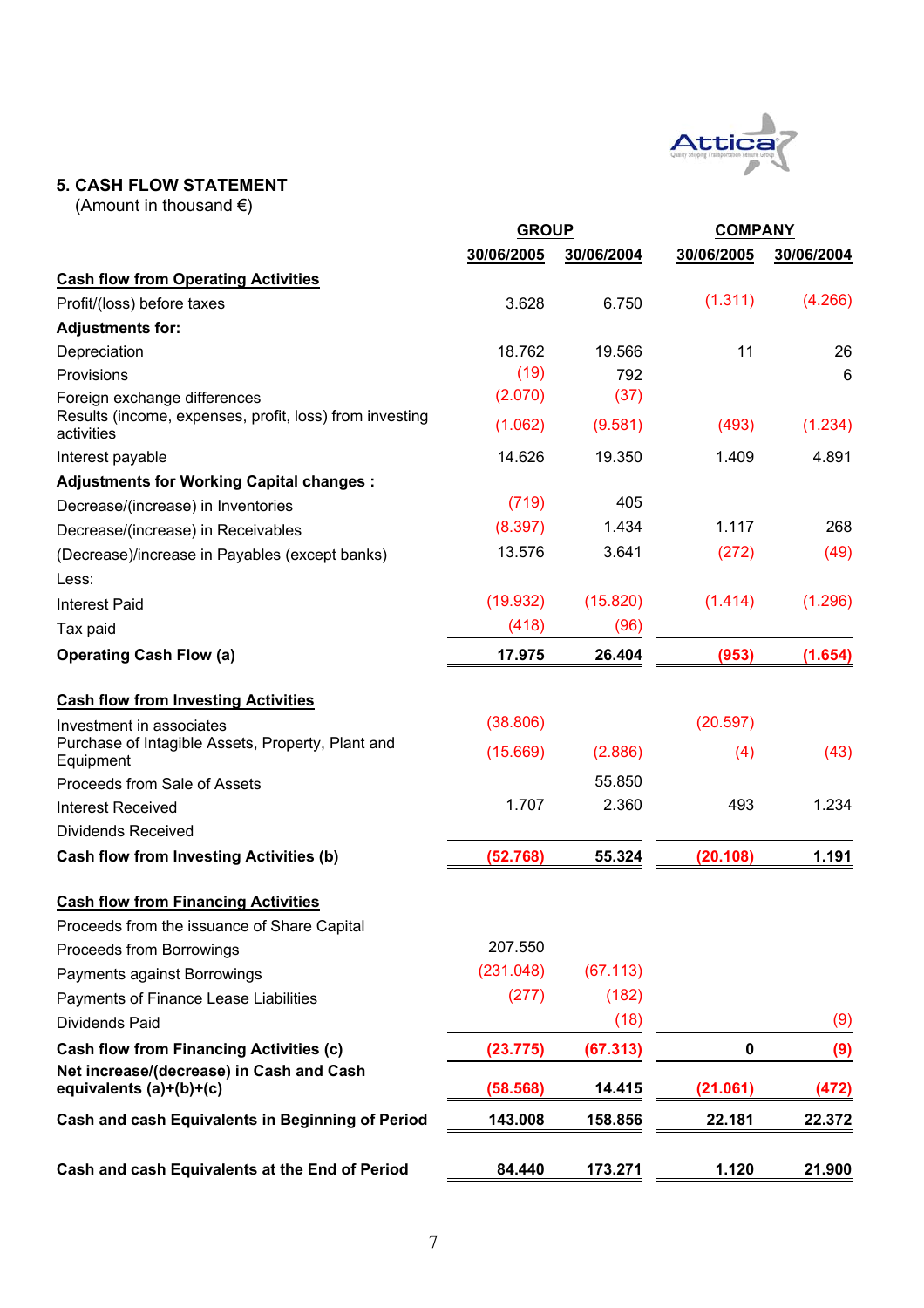

# **6. IFRS ADJUSTMENTS IN NET EQUITY**

(Amounts in thousand  $\epsilon$ )

|                                                                                                                                                                   | <b>GROUP</b> |         | <b>COMPANY</b>        |            |  |
|-------------------------------------------------------------------------------------------------------------------------------------------------------------------|--------------|---------|-----------------------|------------|--|
|                                                                                                                                                                   | 01/01/2005   |         | 01/01/2004 01/01/2005 | 01/01/2004 |  |
| Net equity as previously reported under Greek GAAP                                                                                                                | 362.635      | 337.161 | 166.707               | 188.394    |  |
| Recognition of deffered tax liabilities                                                                                                                           | (107)        | (3)     | (267)                 | (263)      |  |
| Change in economic useful life of property, plant and<br>equipment                                                                                                | 1.433        | 1.247   |                       |            |  |
| Write-off of intangible assets (previously reported under<br>Greek GAAP)                                                                                          | (1.639)      | (3.366) | (381)                 | (737)      |  |
| Presentation of Bond Loan according to IFRS                                                                                                                       | (912)        | (1.325) |                       |            |  |
| Valuation of Investments                                                                                                                                          | 287          | (287)   | 287                   | (21.074)   |  |
| Presentation of sale of fixed assets on credit according<br>to IFRS                                                                                               | 170          | 136     |                       |            |  |
| Adjustment of leasing contracts according to IFRS                                                                                                                 | 397          | 67      |                       |            |  |
| Derecognition of dividends as a liability until approved by<br>the Annual General Meeting                                                                         | 11.559       | 7.775   | 8.334                 | 5.817      |  |
| Derecognition of Board of Directors' fees as a liability<br>until approved by the Annual General Meeting<br>Recognition of foreign exchange differences in income | 55           | 55      |                       |            |  |
| statement                                                                                                                                                         | 35           | (737)   |                       |            |  |
| Recognition of provision for staff termination                                                                                                                    | 161          | 149     |                       |            |  |
| Differences arising from the change of the consolidation                                                                                                          |              |         |                       |            |  |
| method of a subsidiary Company                                                                                                                                    | 774          | (134)   |                       |            |  |
| Other adjustments                                                                                                                                                 | (2.044)      |         |                       |            |  |
| Net equity in the beginning of the period, except minority<br>interests, according to IFRS                                                                        | 372.804      | 340.738 | 174.680               | 172.137    |  |
|                                                                                                                                                                   |              |         |                       |            |  |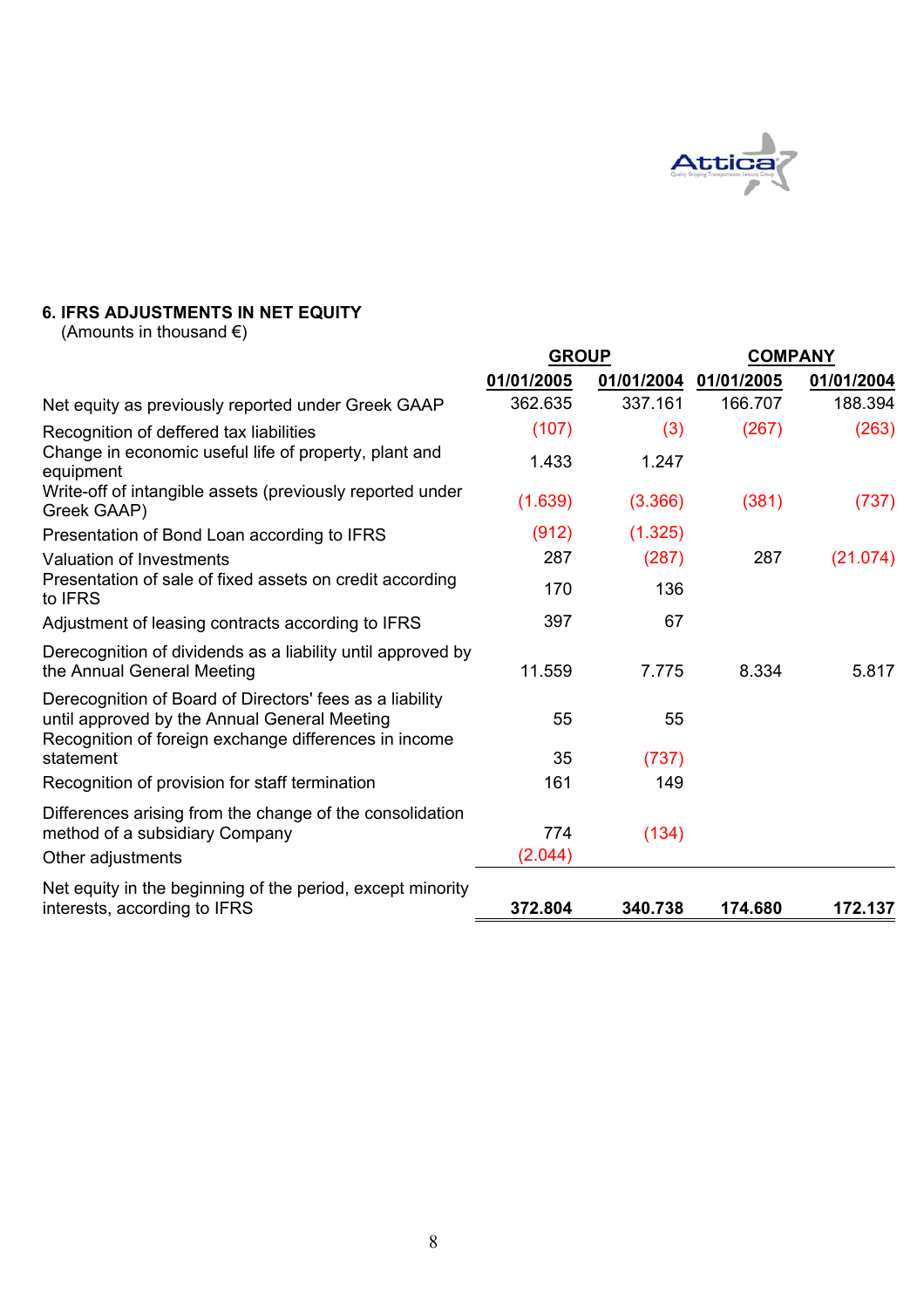

# **7. SEGMENT INFORMATION**

(Amounts in thousand €)

| Period 1/1-30/6/2005                 |                 |               |              |                |       |              |  |  |
|--------------------------------------|-----------------|---------------|--------------|----------------|-------|--------------|--|--|
|                                      | <b>ADRIATIC</b> | <b>BALTIC</b> | <b>NORTH</b> | DOMESTIC OTHER |       | <b>TOTAL</b> |  |  |
|                                      | <b>SEA</b>      | <b>SEA</b>    | <b>SEA</b>   |                |       |              |  |  |
| <b>VESSELS' NET BOOK VALUE</b>       | 499.586         | 208.568       | 202.469      | 221.659        |       | 1.132.282    |  |  |
| <b>REVENUE</b>                       | 68.211          | 33.460        | 17.668       | 42.638         | 3.045 | 165.021      |  |  |
| <b>FINANCIAL INCOME AND EXPENSES</b> | 5.923           | 2.131         | 1.704        | 2.340          | 582   | 12.679       |  |  |
| <b>PROFIT / (LOSS) AFTER TAXES</b>   | 327             | 1.194         | (1.931)      | 2.952          | 387   | 2.930        |  |  |

# **Period 1/1-30/6/2004**

|                                      | <b>ADRIATIC BALTIC</b><br><b>SEA</b> | <b>SEA</b> | <b>NORTH</b><br><b>SEA</b> | <b>IDOMESTIC OTHER</b> |         | <b>TOTAL</b> |  |  |
|--------------------------------------|--------------------------------------|------------|----------------------------|------------------------|---------|--------------|--|--|
| <b>VESSELS' NET BOOK VALUE</b>       | 421.639                              | 200.256    | 208.439                    | 326,048                |         | 1.156.382    |  |  |
| <b>REVENUE</b>                       | 77.544                               | 28.973     | 17.309                     | 43.943                 | 2.982   | 170.751      |  |  |
| <b>FINANCIAL INCOME AND EXPENSES</b> | 6.418                                | 2.032      | 2.209                      | 3.807                  | 2.589   | 17.054       |  |  |
| <b>PROFIT / (LOSS) AFTER TAXES</b>   | 13.548                               | 1.396      | (2.761)                    | (1.925)                | (3.825) | 6.432        |  |  |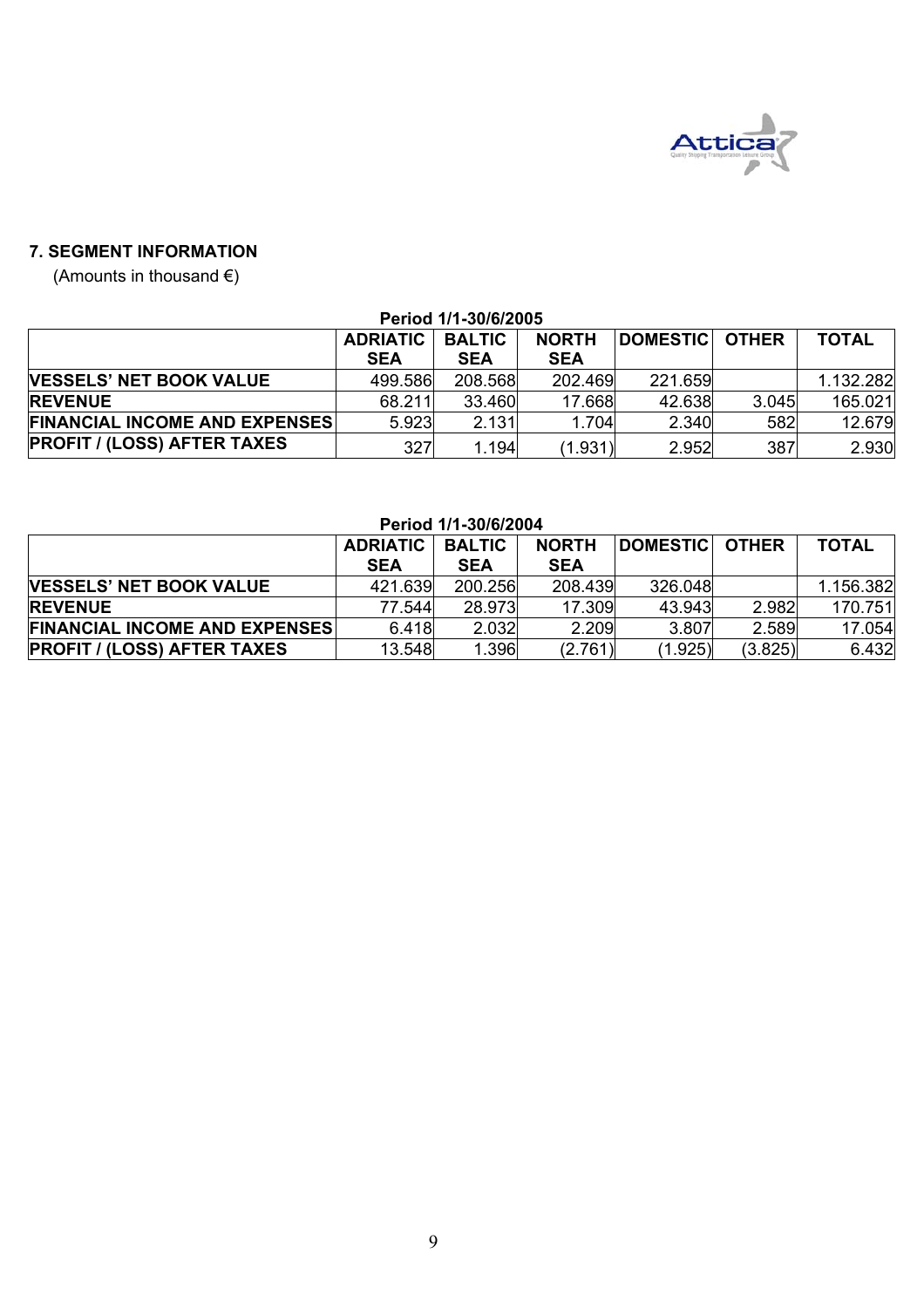

# **8. Additional data and information**

## 8.1. Accounting principles used for the preparation of interim Financial Statements

The Company's and Group's interim financial statements for the period 1.01.2005- 30.06.2005 have been prepared on the basis of the International Financial Reporting Standards (I.F.R.S.) and especially according to IAS 34 which refers to the Interim Financial Statements and according to IFRS 1 which refers to First Time Adoption of IFRS.

The basic accounting principles which were used for the preparation and the presentation of the interim financial statements for the period 01.01.2005-30.06.2005 are in accordance with those used for the preparation of the Financial Statements of the accounting period that ended at 31.12.2004, apart from the below matters that differ from those used at 31.12.2004.

1) The estimation of deferred tax for reserves that according to the tax legislation will be taxed after their declaration.

2) Change of the useful life of fixed assets concerning:

2a) Software useful life that until 31.12.2004 was 3 years has been adjusted from 01.01.2005 to 8 years.

2b) Trademarks' useful life that until 31.12.2004 was 5 years has been adjusted from 01.01.2005 to 15 years.

2c) Harbor establishment expenses useful life, that until 31.12.2004 was 6.5 years has been adjusted from 01.01.2005 to 10 years.

3) Write-off of intangible assets (previously reported under Greek GAAP).

4) The presentation of bond loans was based on the Present Value Method according to IAS 32 and 39 and not according to the liability's nominal value as used to stand in Greek GAAP.

5) Presentation of sale of fixed assets on credit based on present value method.

6) Leasing contracts are accounted to fixed assets instead of expenses.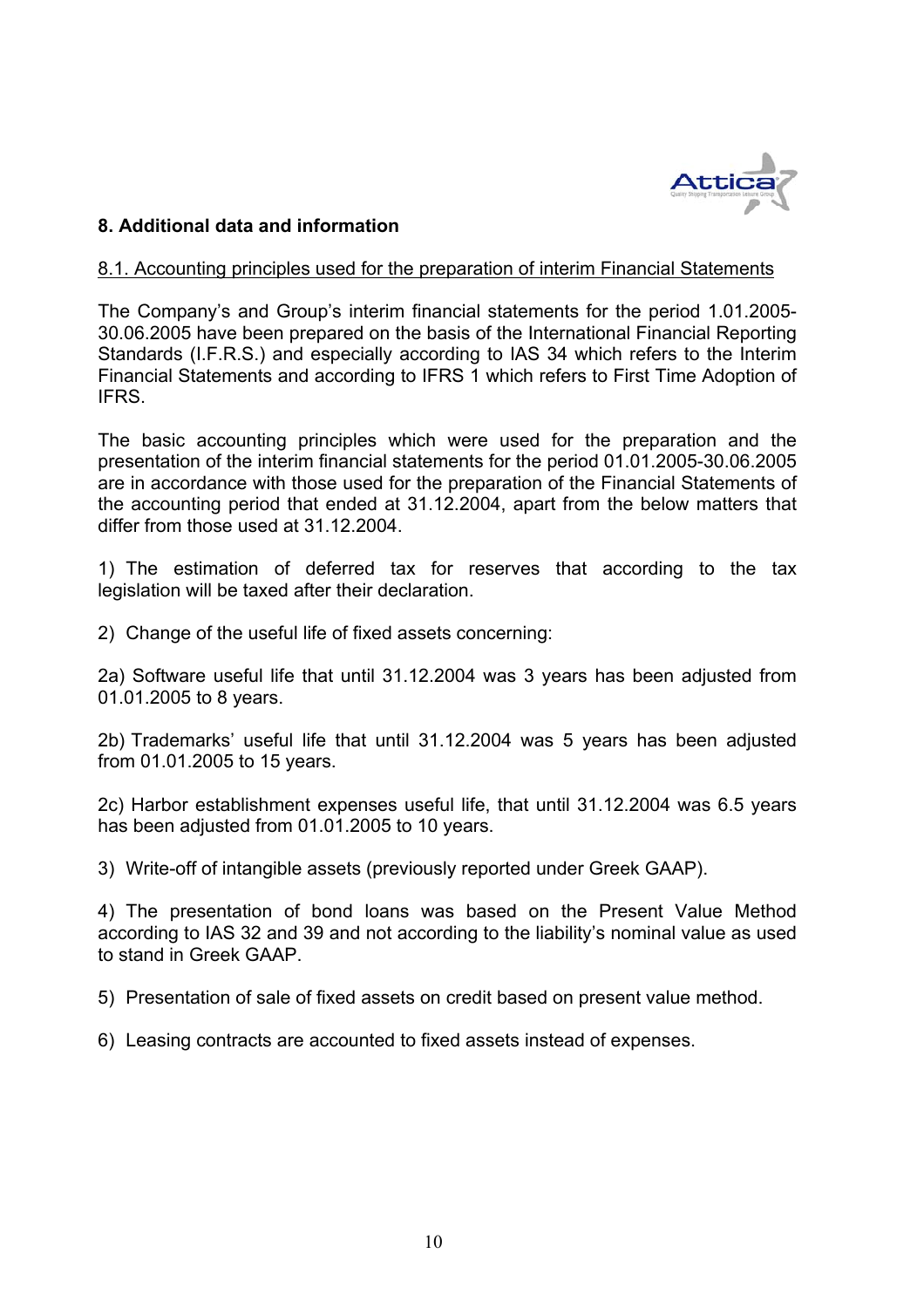

7) The transfer of dividends to equity until their approval by the Annual General Meeting.

8) The transfer of the Board of Directors' fees to equity until their approval by the Annual General Meeting.

9) Debit and credit exchange differences are recognized in the Income Statement in contrast with Greek GAAP where debit exchange differences are recorded in the Income Statement but credit exchange differences are accounted as a liability.

10) Recognition of provision for employee termination benefits according to IAS 19.

11) Change of the consolidation method of 100% subsidiary ATTICA PREMIUM SA from equity method to full consolidation method.

12) Other adjustments refer to provisions for impairment of trade receivables.

## 8.2. Consolidated companies and consolidation method

In addition to the parent company, the following subsidiaries have been fully consolidated in the Financial Statements of 30.06.2005:

a) SUPERFAST GROUP, which includes the following 100% subsidiary companies: Registered in Greece:

SUPERFAST FERRIES MARITIME S.A., SUPERFAST EPTA M.C., SUPERFAST OKTO M.C., SUPERFAST ENNEA M.C., SUPERFAST DEKA M.C., NORDIA M.C., MARIN M.C., the under common management companies SUPERFAST DODEKA (HELLAS) INC. & CO JOINT VENTURE and SUPERFAST FERRIES S.A.

Registered in Liberia:

SUPERFAST ENA INC., SUPERFAST DIO INC., SUPERFAST TRIA INC., SUPERFAST TESSERA INC., SUPERFAST PENTE INC., SUPERFAST EXI INC., SUPERFAST EPTA INC., SUPERFAST OKTO INC., SUPERFAST ENNEA INC., SUPERFAST DEKA INC., SUPERFAST ENDEKA INC., SUPERFAST DODEKA INC.

b) The 48,795% subsidiary BLUE STAR MARITIME S.A., registered in Greece, which includes the following 100% subsidiary companies:

Registered in Greece:

BLUE STAR FERRIES MARITIME S.A., the under common management company BLUE STAR FERRIES JOINT VENTURE

Registered in Cyprus: STRINTZIS LINES SHIPPING LTD.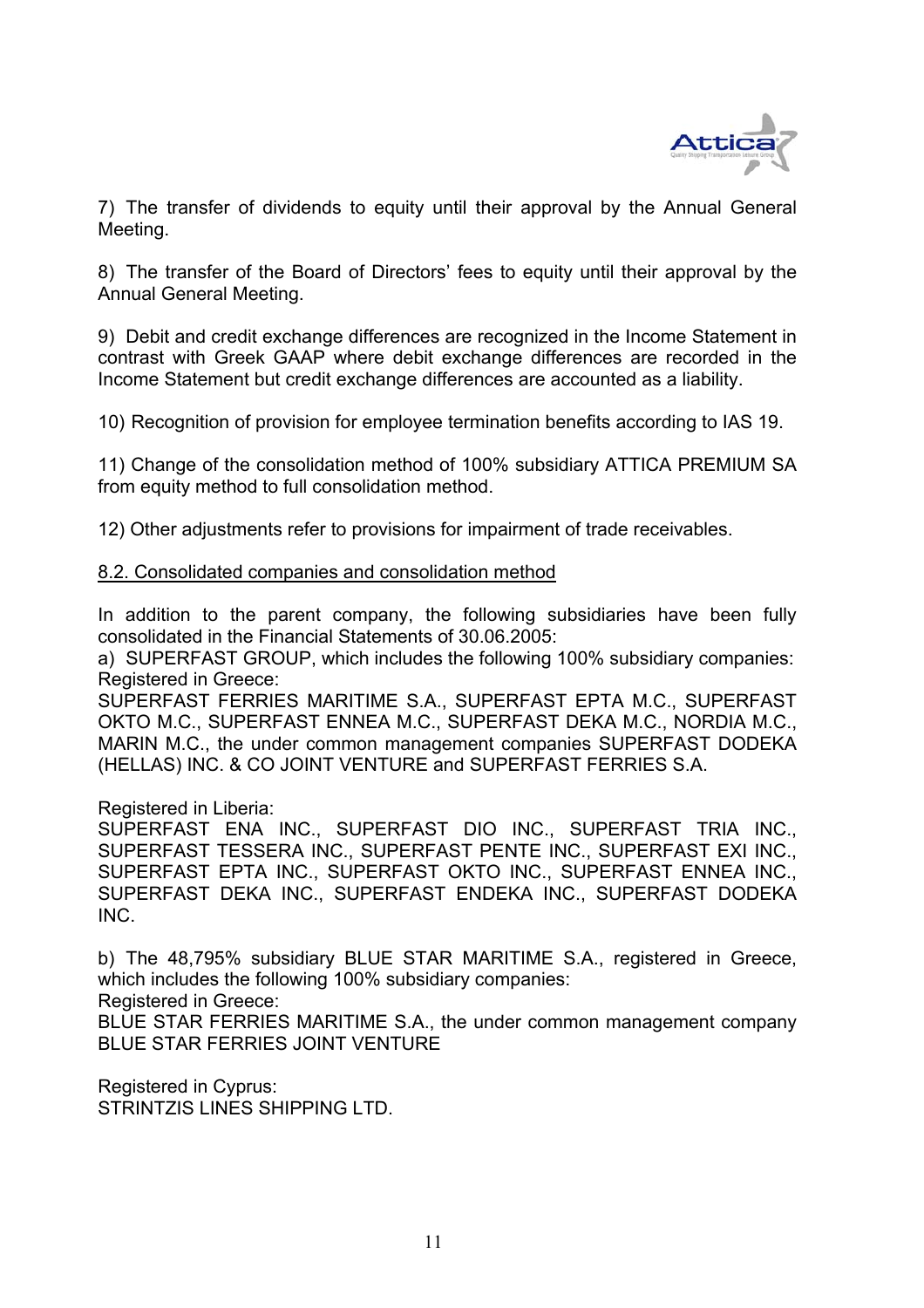

Registered in Liberia: BLUE STAR FERRIES S.A., WATERFRONT NAVIGATION COMPANY, THELMO MARINE S.A.

Registered in Panama: BLUE ISLAND SHIPPING INC.

c) The 100% subsidiary company ATTICA PREMIUM S.A., registered in Greece.

# 8.3. Accounting Methods

The accounting methods which were used for the preparation of the Financial Statements of 31.12.2004 remain the same taking into consideration the paragraph 8.1.

# 8.4. Tax unaudited years

The companies of SUPERFAST GROUP have been audited by tax authorities until the fiscal year 2003. The companies of BLUE STAR GROUP and the parent company have been audited by tax authorities until the fiscal year 2001, except for the subsidiary BLUE STAR FERRIES MARITIME S.A., which has been audited until the fiscal year 1999. The subsidiary company ATTICA PREMIUM S.A. has been audited until the fiscal year 2000.

# 8.5. Existing liens and mortgages

The Group's vessels have been mortgaged for approximately  $\epsilon$  1.177 million as security of long-term liabilities.

# 8.6. Pending litigation

There are no legal or arbitration cases pending which could have a significant effect on the Group's financial position.

#### 8.7. Number of employees

Number of employees is 10 for the parent company and 1.619 for the Group.

# 8.8. Related parties transactions

There are no amounts concerning sales and purchases between the Company and associates. Also there are no outstanding balances of receivables and payables of the parent Company from and to its subsidiaries as at 30/06/2005.